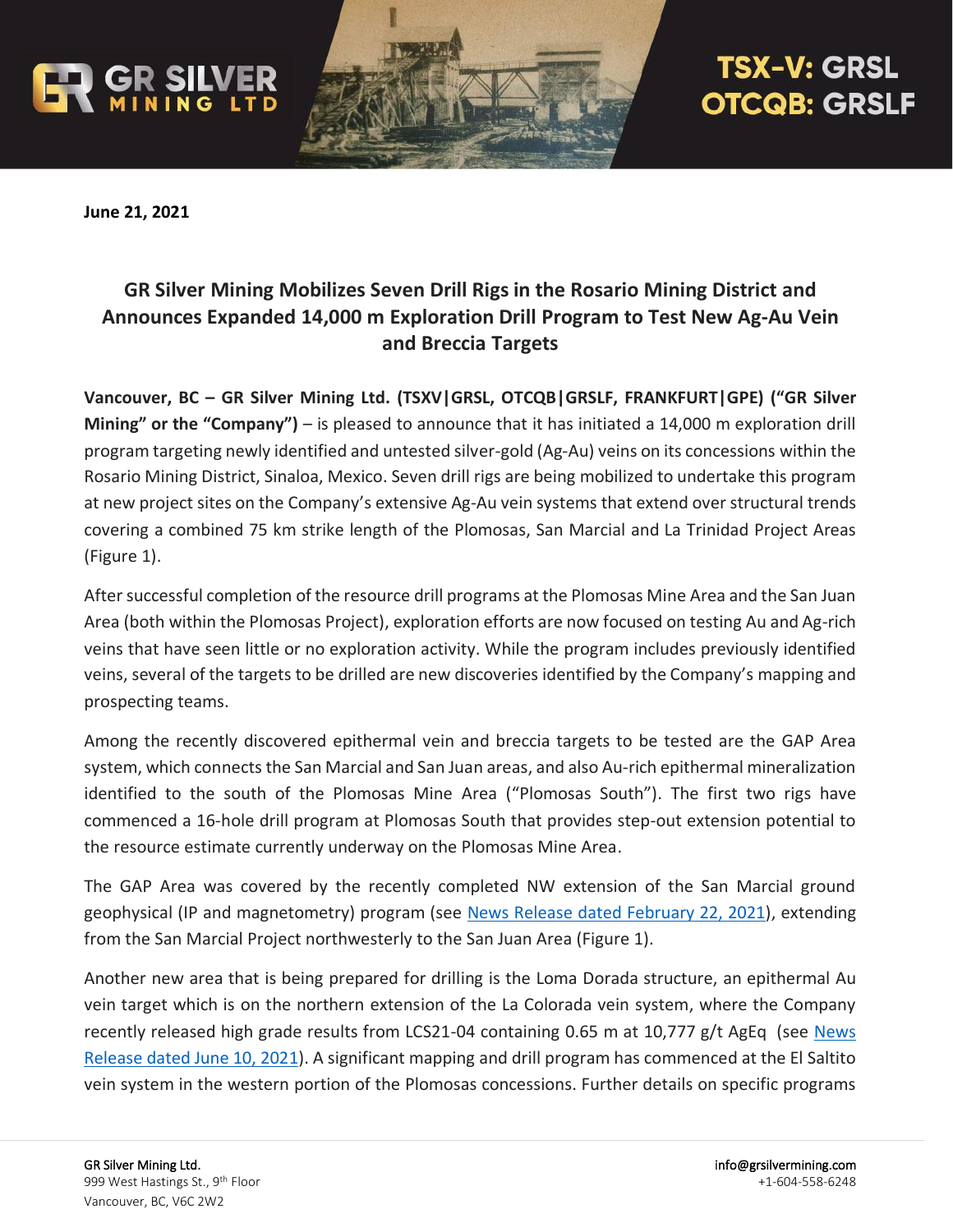at the new drill target sites will follow.

**GR Silver Mining VP Exploration, Honza Catchpole commented**, "*We are excited to commence this new phase of our exploration program after the successful conclusion of the resource drilling at the Plomosas Mine and San Juan Areas. With the mobilization of seven rigs, we can now begin to test new Ag-Au vein targets that we have had our eyes on for some time. Our goal is to test a series of new project drill sites that can prove we are dealing with an expansive Ag- and Au-rich system of veins and hydrothermal breccias. Additionally, we aim to connect the proven mineralized structures of the Plomosas and San Marcial Projects by filling the geological gaps in places where we have already mapped important vein structures on surface. We expect our new drilling program to significantly expand the strike length of our vein system in the key structural trends".*

# **Figure 1: District Scale Ag-Au System Covering Three Key Trends – the Plomosas-San Marcial, La Tigra and Trinidad Structural Trends**

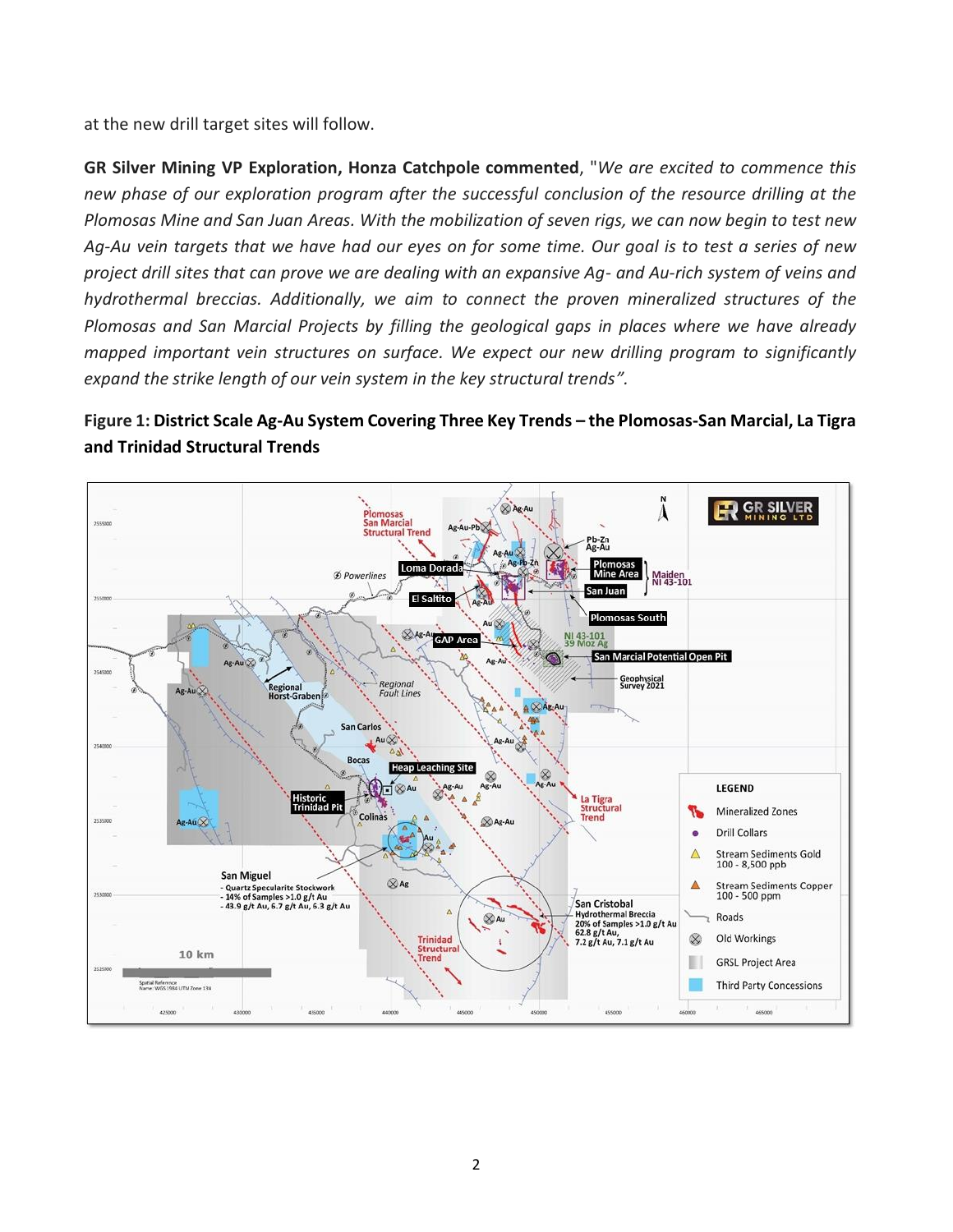#### **Qualified Person**

The scientific and technical data contained in this News Release related to the exploration program was reviewed and/or prepared under the supervision of Honza Catchpole, P. Geo. He has approved the disclosure herein.

#### **About GR Silver Mining Ltd**.

GR Silver Mining Ltd. is Mexico-focused Company engaged in cost-effective silver-gold resource expansion on its 100%-owned assets which lie on the eastern edge of the Rosario Mining District, in the southeast of Sinaloa State, Mexico.

#### **Plomosas Silver Project**

GR Silver Mining's 6,574 ha Plomosas Silver Project is located near the historic mining village of La Rastra and within 5 km of the Company's San Marcial Silver Project, in the Rosario Mining District. The Project is a past-producing asset where only one mine, the Plomosas lead-zinc(-silver-gold) underground mine, operated a 600 tpd crush-mill-flotation circuit from 1986 to 2001, producing approximately 8 M ounces of silver, 73 M pounds of lead and 28 M pounds of zinc.

The March 2020 acquisition of the Plomosas Silver Project included 563 historical and recent drill holes from both surface and underground locations. These drill holes represent an extensive database allowing the Company to advance towards resource estimation and potential project development in the near future.

The Company is completing a drilling program with surface holes focused on expanding known mineralization along strike in two areas, the Plomosas Mine Area and the San Juan Area. Underground drilling included in the program is targeting the extension of recent Au-rich discoveries at the lowest level (775 m RL, or ~250 m below surface) of the Plomosas Mine Area and six low sulphidation epithermal veins at the San Juan Area. Both areas are currently the subject of NI 43-101 resource estimations.

The assets include all facilities and infrastructure including access roads, surface rights agreement, water use permit, 8,000 m of underground workings, water access, 60 km - 33 KV power line, offices, shops, 120-person camp, infirmary, warehouses and assay lab representing approximately US\$30 M of previous capital investments. The previous owners invested approximately US\$18 M in exploration, including extensive geophysics and geochemistry programs.

The silver-gold mineralization on this Project displays the alteration, textures, mineralogy and deposit geometry characteristics of a low sulphidation epithermal silver-gold-base metal mineralized vein/breccia system. Previous exploration was focused on polymetallic (Pb-Zn+/-Ag-Au) shallow mineralization, hosted in NW-SE structures in the vicinity of the Plomosas Mine. The E-W portion of the mineralization and extensions of the main N-S Plomosas Fault remain under-explored.

#### **San Marcial Project**

San Marcial is a near-surface, high-grade silver-lead-zinc open pit-amenable project. The Company filed a National Instrument 43-101 ("NI 43-101") report entitled "San Marcial Project Resource Estimation and Technical Report, Sinaloa, Mexico" having an effective date of March 18, 2019 and an amended date of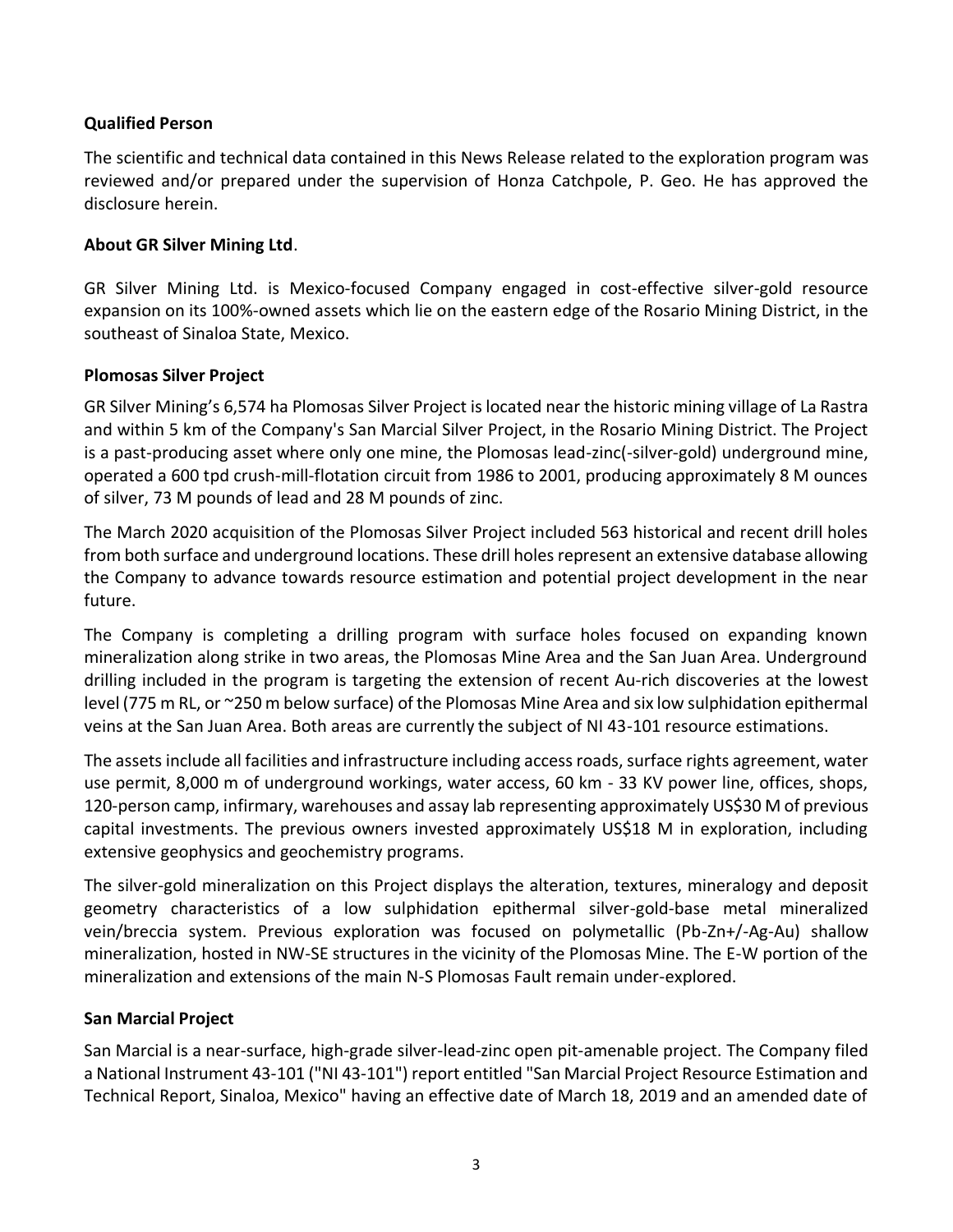June 10, 2020 (the "Report"), which contains a 36 Moz AgEq (Indicated) and 11 Moz AgEq (Inferred) resource estimate. The Report was prepared by Todd McCracken and Marcelo Filipov of WSP Canada Inc. and is available on SEDAR. The company recently completed over 320 m of underground development in the San Marcial Resource Area, from which underground drilling is planned to expand the high-grade portions of the resource down-dip. The Company recently discovered additional mineralization in the footwall, outside of the existing resource, and will also be drilling this area. GR Silver Mining is the first company to conduct exploration at San Marcial in over 10 years.

Recent exploration has identified silver and gold mineralization in areas previously defined as nonmineralized, discovering evidence of pervasively altered rocks with intense silicification, veining and associated wide, silver and gold mineralized zones on the footwall of the NI 43-101 resource area.

# **La Trinidad Project**

The La Trinidad Project was acquired in March 2021. While La Trinidad has been the focus of artisanal mining activity over many decades, commercial operations began late in the 20th century. Anaconda Minerals Corp. was first to drill the project in the mid-late 1980s. After initially taking up an option on the Project in 1993, Eldorado Gold Corp. then commenced an open pit gold mine at La Trinidad in 1995, known as the Taunus Pit, with ore being processed via a heap leach operation. The mine operated until 1998, producing approximately 52,000 oz of gold<sup>1</sup>.

Exploration undertaken by Oro Gold from 2006 identified additional resources below the Taunus Pit and operations recommenced late in 2014. Gold output from the heap leach pads continued until late 2019 for a total cumulative production by Oro Gold of 112,000 oz gold<sup>2,3</sup>. In addition to La Trinidad, the portfolio acquired by GR Silver Mining includes an extensive regional database of geological, geochemical and geophysical information resulting from historical exploration expenditure by Oro Gold of more than CDN\$18.6 M since 2006.

# **Cimarron Project**

Cimarron is another advanced stage project that was acquired along with the La Trinidad Project in March 2021 and is located 40 km to the NW of La Trinidad. A number of targets have been identified at Cimarron including Calerita, El Prado, Huanacaxtle, Betty and Veteranos, however Calerita is the only target to have been drilled to date. The near surface historical Inferred Resource at the Calerita prospect contains 3.7 Mt at 0.65 g/t Au for approximately 77,000 oz of gold<sup>4</sup>, which is considered to be open along strike and down dip.

While the 2011 resource is considered by GR Silver Mining to be a historical resource, the Company considers the resource estimate as being relevant and reliable, considering a lack of significant additional exploration work since its release. A key parameter in the historical resource is the usage of a US\$1,200/oz gold price compared to a much higher current spot gold price. A Qualified Person (QP) would be required to review the historical resource report and make recommendations in order to verify and upgrade it to a current resource. A QP has not done sufficient work to classify the historical estimate

<sup>&</sup>lt;sup>1</sup> Refer to Marlin Gold Mining Ltd. 2<sup>nd</sup> Amended NI 43-101 Technical Report dated February 1, 2013

<sup>2</sup> Refer to Marlin Gold Mining Ltd. MD&A dated April 30, 2015, April 29, 2016, May 1, 2017, April 30, 2018, August 29, 2018

<sup>3</sup> Refer to Mako Mining Corp. MD&A dated August 28, 2019, April 29, 2020

<sup>4</sup> Refer to Oro Mining Ltd. NI 43-101 Technical Report dated March 18, 2011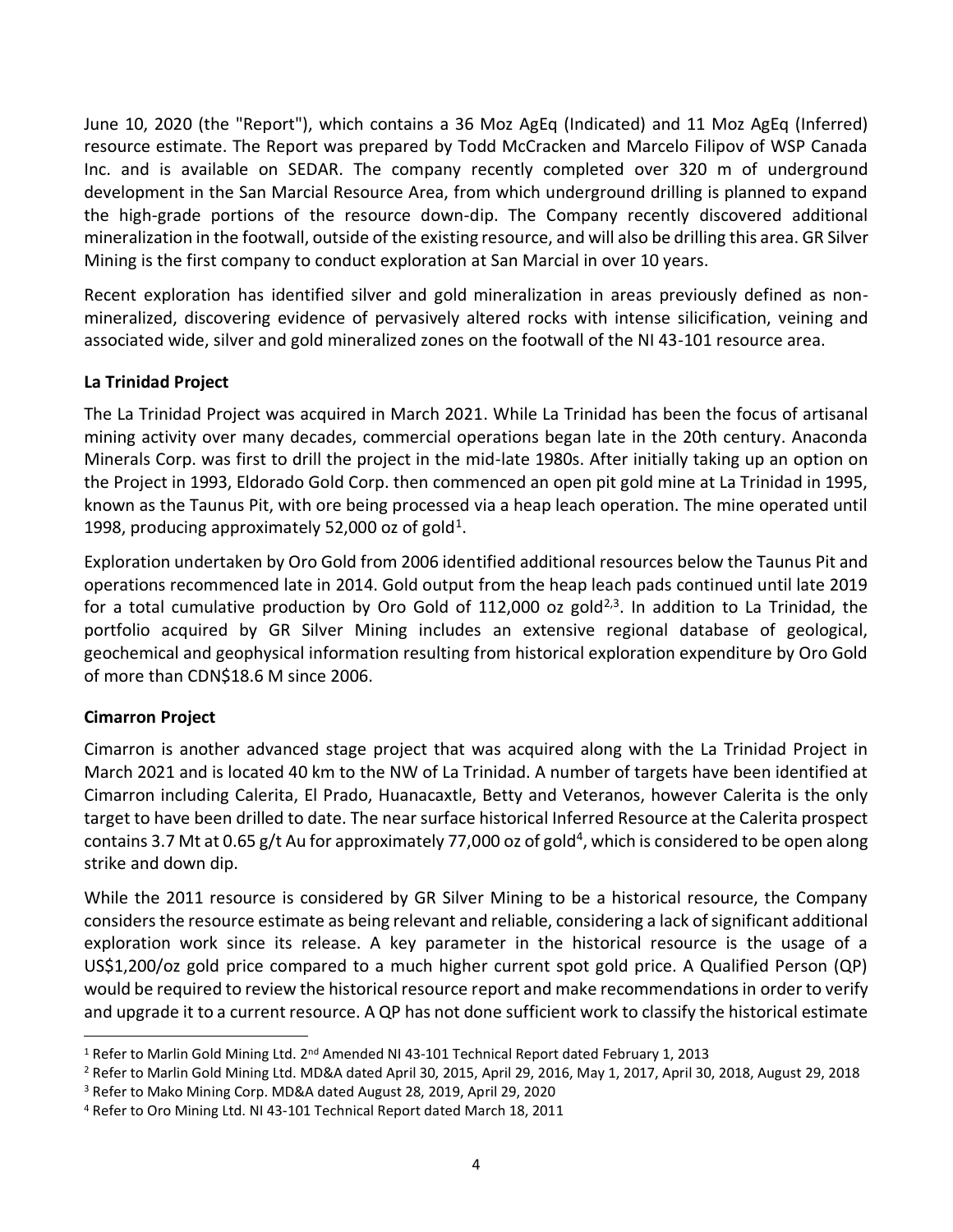as current mineral resources. The Company is treating the 2011 resource estimate as a historical estimate. The company plans to re-assess the work completed by previous owners and define the feasibility of additional drilling, aiming at identifying additional near-surface mineralization.

The Plomosas, San Marcial and La Trinidad Projects collectively represent a geological setting resembling the multi-million-ounce San Dimas Mining District which has historically produced more than 600 Moz Ag and 11 Moz Au over a period of more than 100 years.

# **Other Projects**

GR Silver Mining's other projects are situated in areas attractive for future discoveries and development in the same vicinity of Plomosas, La Trinidad and San Marcial in the Rosario Mining District. Following the acquisition of Marlin Gold Mining Ltd. ("Marlin") in March 2021, GR Silver Mining controls a concession portfolio of over 1,000 km<sup>2</sup>, two previously producing mines fully permitted for future developments and a total combined 75 km of structures with field evidence of 24 Ag-Au veins in historic old workings.

#### **GR Silver Mining Ltd.**

Mr. Marcio Fonseca, P. Geo. President & CEO

For further information, please contact: Brenda Dayton VP Corporate Communications Telephone: +1.604.558.6248 Email: bdayto[n@grsilvermining.com](mailto:info@grsilvermining.com)

# [Facebook](https://www.facebook.com/GR-Silver-Mining-Ltd-112373000294526/) [LinkedIn](https://www.linkedin.com/company/grsilvermining) [Twitter](https://twitter.com/GRSilverMining)

*Neither the TSX Venture Exchange nor its Regulation Services Provider (as that term is defined in the policies of the TSX Venture Exchange) accept responsibility for the adequacy or accuracy of this press release.*

#### *Disclaimer for Forward-Looking Information*

*This press release contains forward-looking statements and information that are based on the beliefs of management and reflect the Company's current expectations. When used in this press release, the words "estimate", "project", "belief", "anticipate", "intend", "expect", "plan", "predict", "may" or "should" and the negative of these words or such variations thereon or comparable terminology are intended to identify forward-looking statements and information. Such statements and information reflect the current view of the Company. Risks and uncertainties may cause actual results to differ materially from those contemplated in those forward-looking statements and information. By their nature, forward-looking statements involve known and unknown risks, uncertainties and other factors which may cause our actual results, performance or achievements, or other future events, to be*